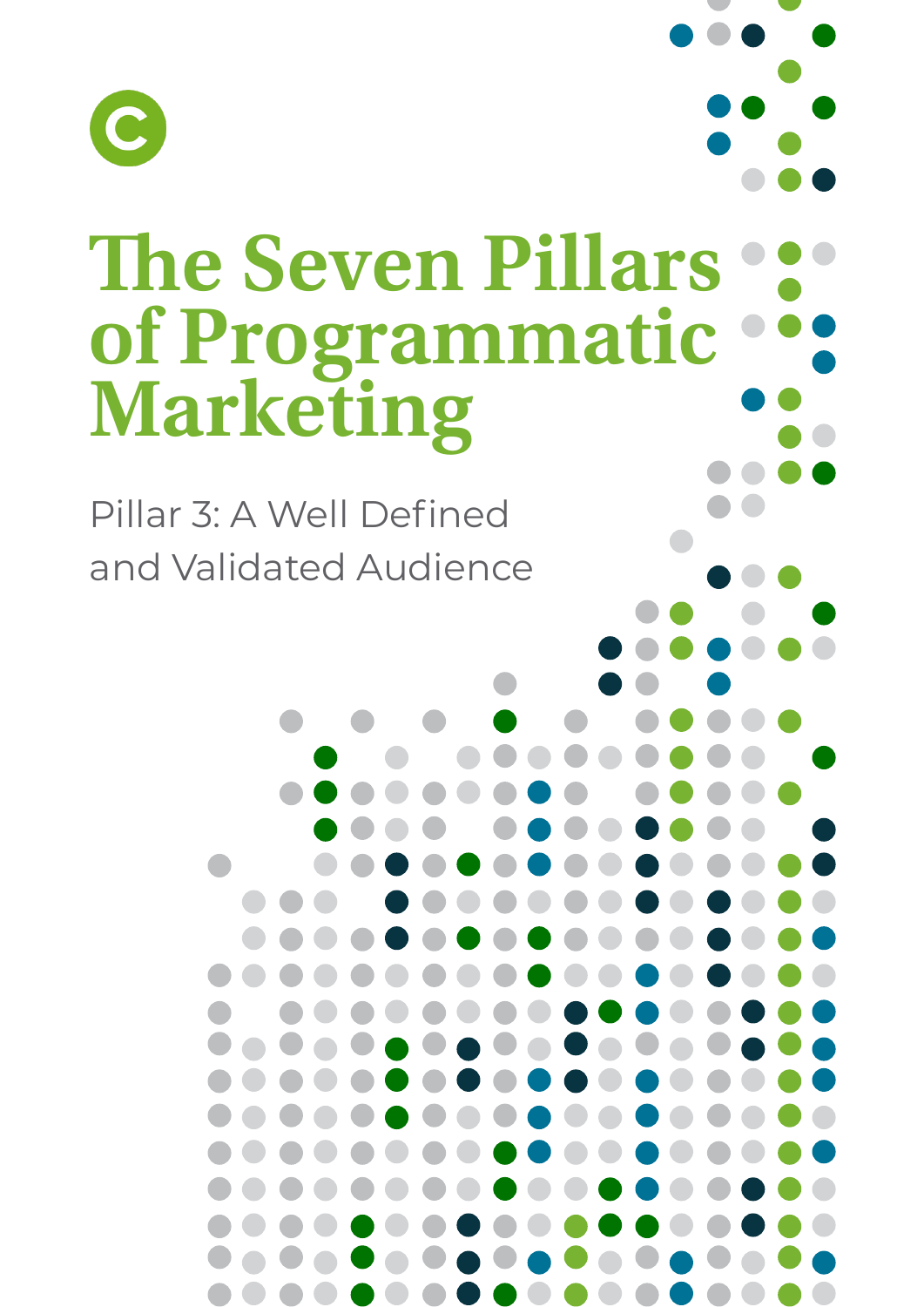Audience targeting is the one constant<br>that runs through every digital media<br>campaign. Although it sounds cliché, udience targeting is the one constant that runs through every digital media marketers today need to connect with the right person at the right time in the right place. The days of generalized advertising messages are over. Consumers fit into very specific audiences, and they only want to see ads and offers that are relevant to their unique wants and needs.

2

A well-defined and validated audience also addresses consumer data privacy concerns and regulations. More than half of consumers always expect marketing offers to be personalized, according to Salesforce's State of the Connected Customer report. But data privacy laws can hinder marketers' efforts to build personalized marketing programs. In addition to the European Union's GDPR, the California Consumer Privacy Act (CCPA) gives consumers the right to "optout" of the sale of their data.

Anyone who says audience targeting is easy probably isn't doing it right. And if you've ever felt perplexed by all of the different types of targeting and data available, you're not alone. In this third pillar of our series, we explain how to define and validate audiences, as well as execute successful programmatic advertising strategies targeting them.

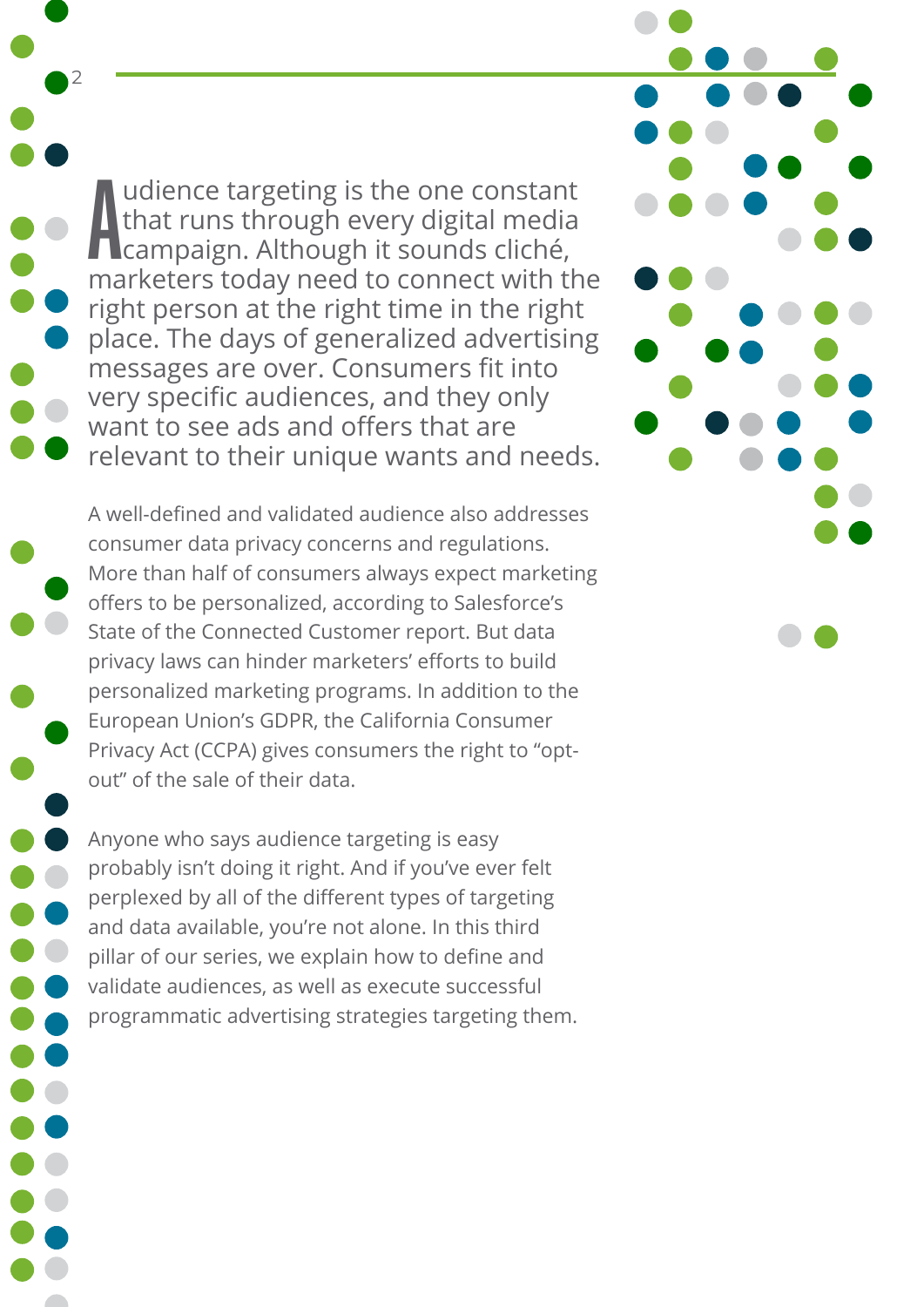## **Defining audience targeting**

Digital audience targeting, otherwise known as a target market, is a defined group of people who are identified as the brand's ideal customers. Targeting is based on the answers to questions such as: *What age are they? Where are they located? What are they interested in? What drives their purchase behavior?*

Creating target audiences can be difficult. If your marketing scope is too broad, for example, you are wasting money on people who would never be interested in your product or service, no matter how well or how often you advertise to them. There are also numerous ways to target audiences, and some methods are more effective for different kinds of campaigns. Before we go any further, let's look at some of the different types of audience targeting available:

#### **Data-driven**

First-party and third-party data are two of the most popular types of data used to target audiences. First-party data is limited to the interactions the brand has with customers. Third-party data paints a more thorough and expansive picture of high-value customers and can be used to enrich first-party data to learn more about customer interests, behavior, and demographics.

### **Retargeting**

Retargeting is designed to reach the 98 percent of users who don't convert right away, making it one of the most valuable targeting tactics out there. Retargeting helps to keep your ads in front of bounced traffic after they leave your website. A whopping 70 percent of consumers who are retargeted are more likely to convert than cold traffic.

#### **Contextual keyword targeting**

Contextual keyword targeting is more granular than site and category contextual targeting, and targets URLs based on the keywords that appear within website pages. Once you select keywords and scan the sites with available ad placements, the most important keywords on those pages will be identified and a probabilistic algorithm will be implemented to define and categorize the page and the impression. This tactic is accompanied by an additional data CPM.

#### **Contextual targeting (site and category)**

This type of contextual targeting allows marketers to target sites that categorize themselves by an area or topic. Through contextual site targeting, you can target specific sites by building preferred lists or block lists with the URL of sites you want to serve ads on. In category contextual targeting, rather than targeting by specific URLs, you can target users by website category. For instance, contextual category targeting enables advertisers to target sites that categorize themselves by topic, such as "pets" or "sports."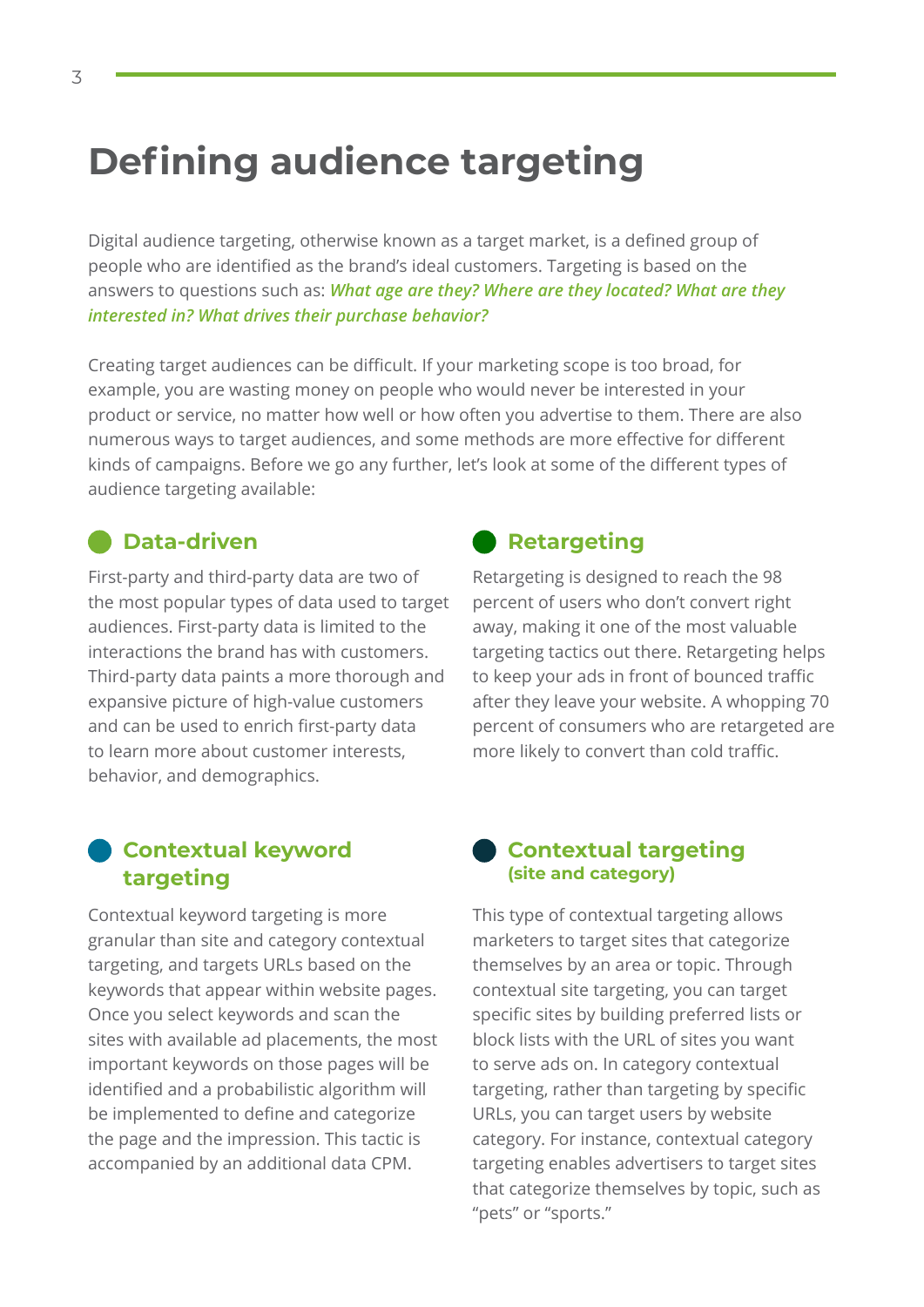#### **IP targeting**

An IP address is the string of numbers assigned to an internet connection by the Internet Service Provider (ISP). Every device, including desktop, mobile, and tablet, that's connected to the internet has an IP address that indicates its location. IP targeting utilizes IP addresses to deliver personalized content to the specific household using that IP.

#### **CRM targeting**

CRM targeting allows B2B marketers to target individuals from their customer relationship management (CRM) system and run accountbased marketing campaigns against a known list of contacts. The more you build out your CRM the easier it is to create personailized experiences. For example, you can segment audiences by recent activity on the brand website or email opens. This allows you to personalize each ad to different stages of the customer's journey and speak to the customer's unique needs.

## **Branching out across audiences and/or channels**

Agency strategies for many brand clients have shifted to a digital-first approach, as target audiences spend more time on screens than ever before. Consumers have embraced e-commerce and online purchases, and the direct-to-consumer (D2C) market continues to grow at double-digit rates. Marketers also have a greater responsibility to safeguard customer data and treat audiences as humans, not as data points.

The most effective audience targeting strategy should always start by building out the marketing funnel according to the digital tactics, channels, and messages that work to guide customers from awareness to conversion. The goal is to accurately target each campaign to connect with very specific audiences based on where they are in the customer journey while maximizing budget efficiency.

Programmatic advertising fits into a **[full-funnel marketing approach](https://choozle.com/wp-content/uploads/7PillarsCH1.pdf)** to help target audiences rediscover brands through new digital channels, whether at the awareness, consideration, or conversion stage. Programmatic advertising makes ad buying easier and more flexible by using data and machine learning to enable hypersegmentation based on customer behavior. But because programmatic advertising means bids are arranged for each individual accessing the site, consumers can be targeted to a far greater extent compared to traditional methods. In terms of digital marketing channels that can mean hypertargeted connected TV (CTV), social media, digital out of home (DOOH), and display advertising to generate brand awareness at the top of the funnel. Programmatic advertising, social retargeting, and content marketing/email work well lower in the funnel to increase conversions and ultimately drive customer retention.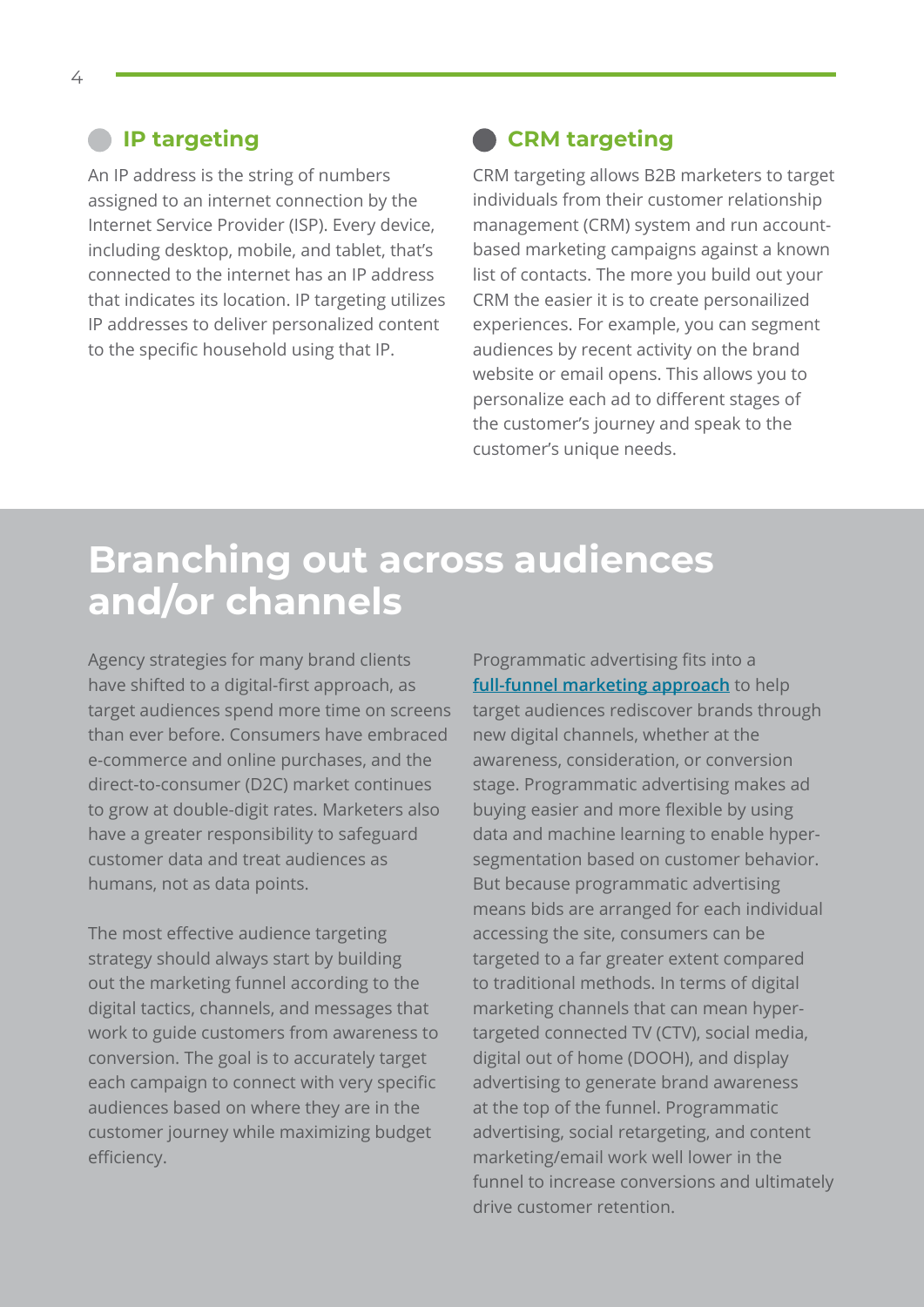## **The value of a mixed media approach**

In fact, research shows that marketers employing three or more channels in any one campaign generate threefold higher purchase rates than campaigns using a single channel strategy. Human beings are complex individuals, and so is the customer journey path. Although you may know your client's ideal customer profile better than anyone, there's no way to know which combination of creative, landing page, or CTA will drive conversions in just one step.

**[In Pillar 2 of our series](https://choozle.com/wp-content/uploads/7PillarsCH2.pdf)**, we discussed multi-touch attribution modeling (MTA), a key tool that can help you with this. MTA uses machine learning to track the sequence of customer touchpoints that most often lead to conversions. With this knowledge, you can then develop a clearly defined media mix, where each touchpoint has a distinct but connected goal to drive customers further into the marketing funnel. Using client customer data, programmatic technology can identify what resonates with each individual and target them on their preferred sites at the time they are most likely to visit.



It's important to analyze data from multiple sources to inform your audience targeting strategy. Too often, marketers make the mistake of only looking at one data source to determine their approach. For example, while Google Analytics might be valuable, it can't provide a well-rounded analytical view of your entire mixed media strategy. You'll want to combine your audience insights with Google Analytics, as well as social media results, and other metrics to gain the best view of what's working and what's not.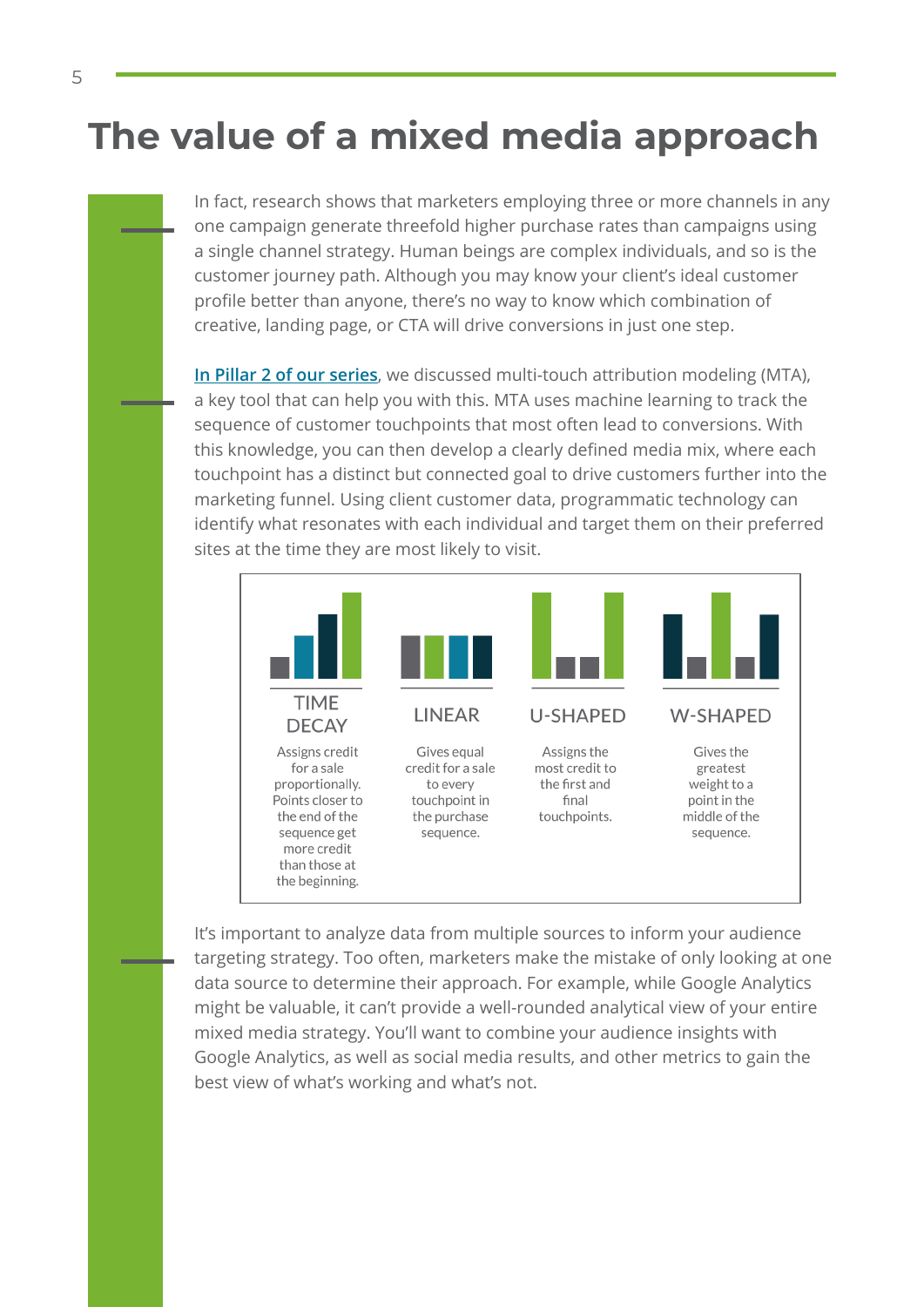## **Agency case studies: the travel market**

Let's look at how marketers have adapted these audience targeting strategies in the hard-hit travel industry, as agencies help their clients recover from the COVID pandemic. Although digital advertising strategies can vary among travel destinations, the one thing they all have in common is the ability to use precise audience targeting to drive results.

When travel restrictions were lifted and COVID-19 infection rates fell, the Relic Agency developed and built out recovery campaigns for several destination marketing organizations (DMOs), including Discovery Bristol. Because every destination's visitor profile is different, agency executives evaluated each destination's needs and goals and aligned them with their target personas to map them to the right messaging and the right network. The agency built awareness within the personas through impression-based strategies in programmatic display, non-branded PPC, YouTube, and broader social media buys, as well as developed strong SEO on the Discovery Bristol website.

Audiences were moved through the marketing funnel by serving them stronger calls to action (CTAs) based on visiting certain pages of the website, downloading a travel brochure, or signing up for a newsletter. This was done mainly through content marketing on social media buys and automated email marketing. At the bottom of the funnel, consumers were encouraged to book a hotel stay in the area through branded PPC ads, conversion-focused social media buys, and email marketing. Actual foot traffic was measured through geo-fenced display ads to track and attribute results for their campaign.

**...the one thing [digital advertising strategies] all have in common is the ability to use precise audience targeting to drive results." "**